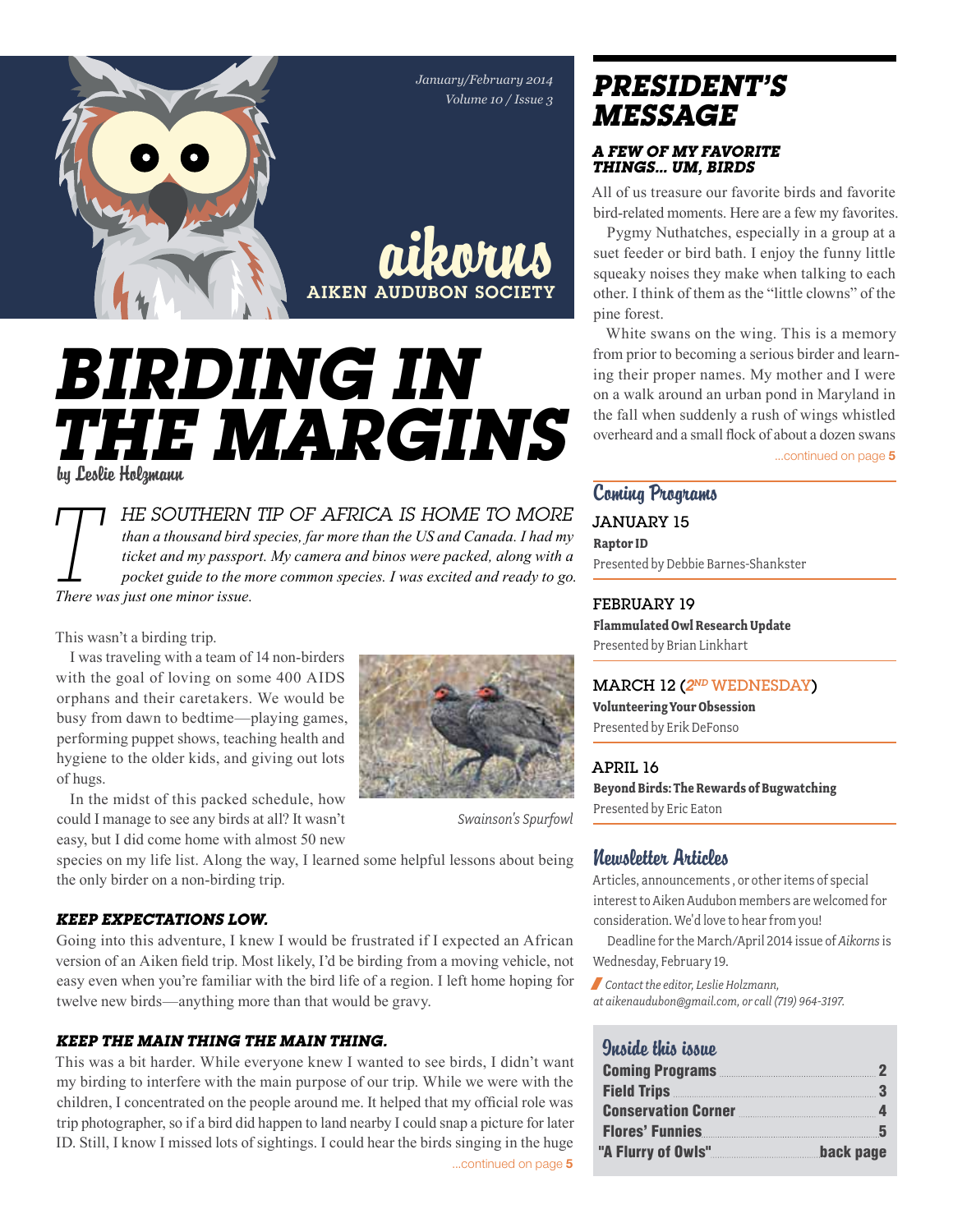# *January 15 / debbie barnes-shankster raptor ID*

*W ant to figure out which hawk that is in your backyard? How about the hawk along the highway? Colorado has 18 non-rare species of diurnal raptors.* 

Debbie Barnes-Shankster will be presenting an informationpacked program explaining how to identify Colorado's eagles, hawks, falcons, and kites. Debbie has been studying the identification of these birds for ten years and has developed a program to help separate the various species. Here is your chance to learn the tips that will greatly improve your skills. Don't miss this outstanding program.

Then, you can put your new skills into practice by signing up for the Raptor ID field trips in January and June, and the Eagle Day trip in February.

Debbie has been birding and photographing birds for over ten years. She is currently a member of the board, program chair,

and a field trip leader for Aiken. In addition, she volunteers for Colorado State Parks. She teaches raptor identification classes at Cheyenne Mountain State Park, has spoken at meetings of the Colorado State Parks Raptor Monitors, and taught a birding class at Florissant Fossil Beds National Monument.

# *February 19 / Brian Linkhart Flammulated Owl Research: New Findings*

Photo: leslie holzmann



*The Flammulated Owl is as small as a fist and reticent enough to disappear into the shadows of western forests.* 

Considered the country's leading expert on Flammulated Owls, Dr. Brian D. Linkhart has been studying the demography and habitat requirements of this small raptor on the Manitou Experimental Forest since 1981. His aim is the development of conservation plans for forest ecosystems containing this and other sensitive species. With this extended period of study Brian has been able to uncover some fascinating secrets about this species.

Dr. Brian D. Linkhart is an Assistant Professor of Biology at Colorado College, where he teaches courses in ornithology, ecology and field biology.

**DEATH BY CHOCOLATE!** According to tradition, our February meeting includes a potluck dessert: Death by Chocolate. Bring something yummy (and preferably chocolate!) to share, and come at 6:30—early enough to sample all the goodies before the program begins at 7 pm.

Aiken Audubon programs are free and open to the public. They are held at the Colorado State Division of Wildlife building located at 4255 Sinton Road. Coffee and socializing is at 6:30 pm and programs begin at 7 pm. Please use the back entrance. *Note:* Sinton Road runs parallel to I-25 on the east side, between Garden of the Gods Road and Fillmore Street.



President Christine Bucher (719) 596-2916 baccab@aol.com

Vice President Frank Dodge

(719) 548-9863

**SECRETARY** Risë Foster-Bruder (719) 282-7877

**TREASURER** 

Gary Conover (719) 635-2505 gary1gc@yahoo.com

Program Chair

Deborah Barnes-Shankster (303) 947-0566 kfoopooh@yahoo.com

Conservation Chair

Jackie Heyda (719) 487-8485

PUBLICITY CHAIR Christine Bucher (719) 596-2916 baccab@aol.com

Education Chair Position Open

Field Trips Mel Goff melgoff@comcast.net

Aikorns Editor/Web

Leslie Holzmann (719) 964-3197 aikenaudubon@gmail.com

> **HOSPITALITY** Position Open

Christmas Count Ken Pals mtnpals@gmail.com Tyler Stuart (719) 661-9308 tylerhstuart@gmail.com



PHOTO: DEBBIE BARNES-SHANKSTER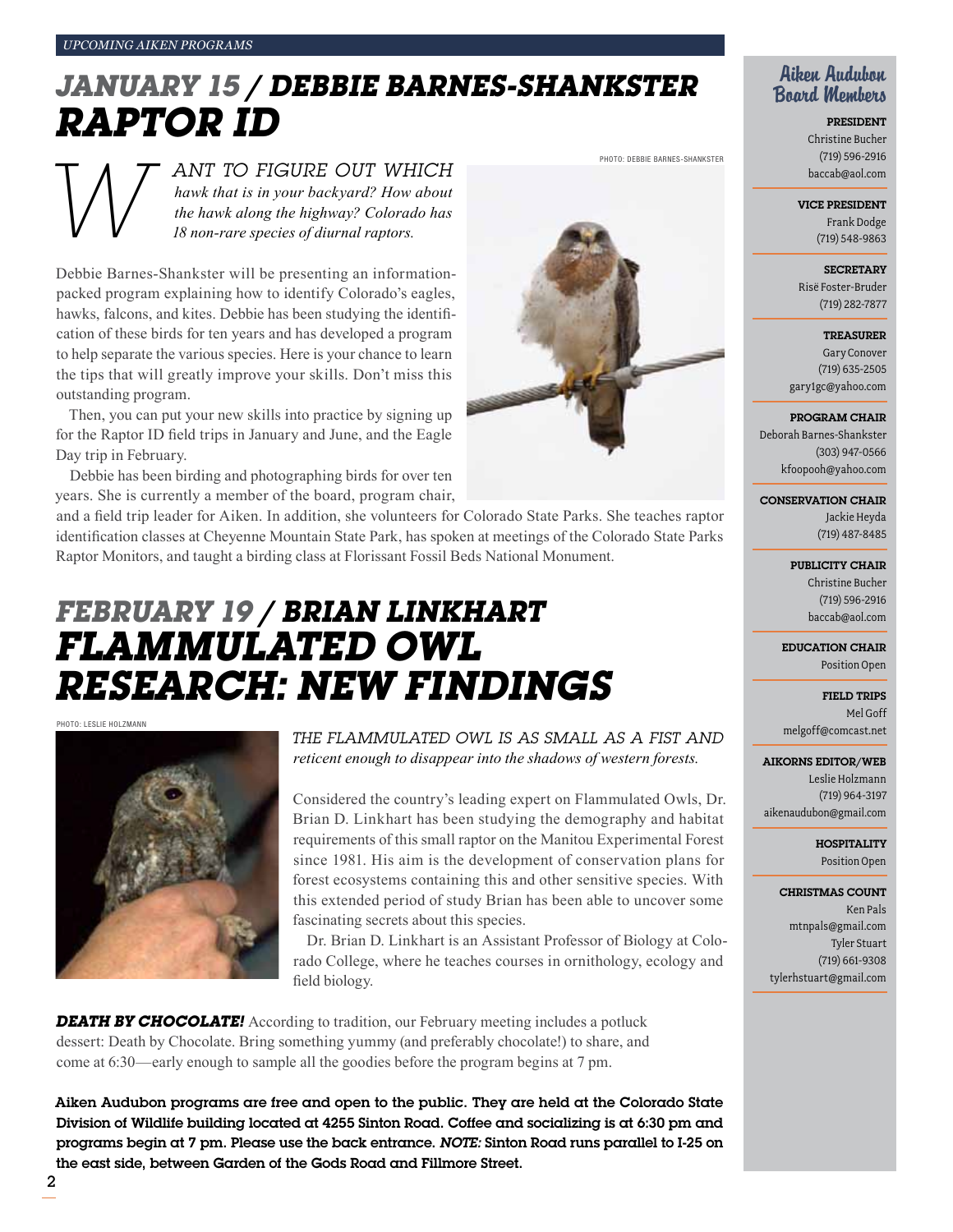## Aiken Audubon Field Trips & Events

Everyone is welcome on Aiken field trips, regardless of experience level or membership in Audubon. Contact trip leader for details and to let them know you are coming. Don't forget to pack your binoculars, scope (if you have one), field guide, water, snack or lunch, hat, rain gear, sun screen, bug spray, camera(?), and some gas money for the drivers. No dogs are allowed on Aiken trips.

*Note:* In cases of extreme weather, trips may be cancelled. If this might be a possibility, please contact the trip leader an hour before the scheduled meeting time. To receive e-mailed reminders of upcoming field trips and notices of last-minute cancellations, send your name and e-mail address to AikenAudubon@gmail.com.

### *Sunday, December 29, 7:30 am – Noon Birds & ice photo field trip*

Winter birding can be pretty exciting, with excellent opportunities for photographers. Debbie Barnes-Shankster will lead this trip to Lake George and into Eleven Mile Canyon looking for waterfowl, both eagle species, and American Dippers. Non-photographers are



welcome, but note that the trip will be slow-paced while we spend time photographing birds.

Be prepared for snow, arctic temperatures and severe wind chill: wear warm, waterproof layers and bring hand warmers for your pockets. Photographers will want long lenses if possible; tripods may be helpful. Digiscopers are welcome.

Contact Debbie at kfoopooh@yahoo.com or (303) 947-0566 with questions and to sign up.

#### *Saturday, January 11, 8:30 – 11 am FCNC winter bird count*

Beginning to advanced birders are invited to observe and record the numbers of bird species and populations found in Fountain Creek Regional Park. Sponsored by Fountain Creek Nature Center, \$5 fee (for birdseed). Reservations required: (719) 520-6745.

#### *Saturday, January 11, noon until dark Gulls and More!*

Pueblo State Park's South Marina is full of gulls, and trip leader Brandon Percival will focus on seeing as many gull species as possible. We'll try to determine the ages of Ring-billed, Herring, and California Gulls, which are the most regular species. We'll also try to pick out Lesser Black-backed, Thayer's Gulls, and hopefully some of the rarer species too: Mew, Glaucous, Greater Black-backed, Iceland, Glaucous-winged, etc.



Photo: Leslie Holzmann

Most of the time will be spent looking at the gulls around the marina, though if there are other birds around, we might go to other parts of the lake from 1 to 2:30. We'll want to be back at the South Marina for the big gull time from 2:30 until dark.

Bring snacks, drinks, warm clothes. Meet at the South Marina parking lot inside the state park (a Colorado State Park pass or day pass is required). Trip attendees from the Springs may want to arrange a carpool. Contact Brandon Percival at bkpercival@yahoo.com with questions and to sign up.

#### *January 18 or 19, 8 am – 2 pm raptor ID field trip*

This is a one day trip with two dates to choose from. Practice your skills in Raptor ID after Aiken Audubon's annual Raptor ID program. We'll drive out to Eastern El Paso County, where everyone will have a chance to practice ID-ing raptors with scopes. Bring your long lenses if you have them.

Meet at Fountain Creek Nature Center to car pool. For more information and to RSVP, contact Debbie Barnes-Shankster at kfoopooh@yahoo.com or (303) 947-0566.



Photo: debbie barnes-shankster

#### *Saturday, February 1, 8:30 am – 3:30 pm 18th Annual Eagle Day Festival at Lake Pueblo State Park*

Join us for the annual Audubon trip to Pueblo Reservoir in search of our national bird, the Bald Eagle. We will explore back roads in search of Golden Eagles, Ferruginous, Red-Tailed and Rough-Legged Hawks, Merlin, Kestrel and Prairie Falcons on the way to Pueblo. At the Reservoir, we will take some time to enjoy activities at the Division of Parks & Wildlife and Arkansas Valley Audubon

Society's Eagle Day Celebration. Prior years featured Air Force Academy falcons, rehab bird releases and a visit to the Pueblo Raptor Center.

Please bring a sack lunch and a full tank of gas. We will be



Photo: Leslie Holzmann

outside for short periods with a few short walks if the weather is bearable. This is a great trip for beginners!

Meet at Sears Southgate (Broadmoor Towne Center, Nevada and Lake Avenue) near the Starbucks. Plan to return by mid afternoon. Please call Gary Conover, (719) 635-2505 for more information. Reservations not required.

More trips online! For the latest information on field trips and events: **www.AikenAudubon.com**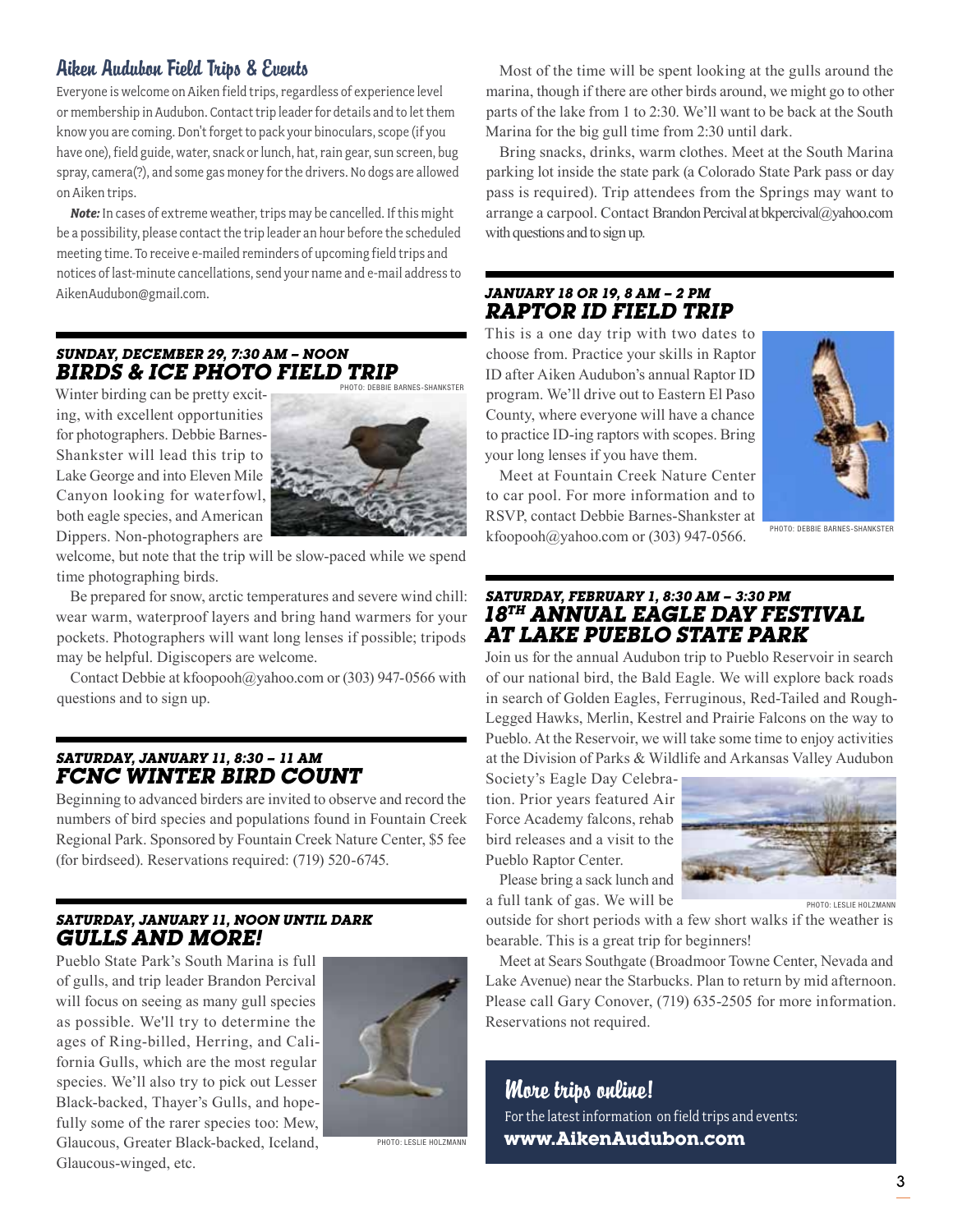# *news & notes*

by Jackie Heyda

**TTANUANT POST HAD A GUEST COMMENTARY IN**<br>the Sunday, December 2, op-ed section of the paper. The article<br>"Endangered-species fixes possible" was co-authored by Gale Norton<br>(previous secretary of the interior, Colorado att *the Sunday, December 2, op-ed section of the paper. The article "Endangered-species fixes possible" was co-authored by Gale Norton (previous secretary of the interior, Colorado attorney general and co-founder of the Conservation Leadership Council) and Susan Combs (Texas comptroller of public accounts).* 

They are concerned that not enough is being done now for endangered species. The article was written after federal officials proposed "threatened" status for the Greater Sage-grouse in Nevada and California. The federal government may adopt protections for the entire sage grouse population by 2015.

The authors think it is important to have more scientific studies done before a bird is placed on the endangered list. There often isn't time to adequately study birds in the time required by statute. Many studied birds have been found not to be threatened. Common sense solutions do exist by investing in scientific study to protect species and continue local economic growth.

Local involvement is an important factor. In Colorado, the Colorado Habitat Exchange creates incentives for buyers and sellers to protect local species before they are listed as endangered. "The exchange works by making buyers and sellers part of the conservation solution. Credits and assurances motivate these stakeholders to protect native habitats so species do not reach threatened or endangered status".

 A pilot program on military bases has been recommended to allow the military to promote private habitat management. Private landowners would be rewarded for conservation efforts and base training would continue.

Bob Steller, a member of the Aiken Audubon Conservation Committee, sent the following information:

**The Douglas Land Conservancy** (DouglasLandConservancy.org) is a non-partisan, non-profit land trust dedicated to the protection and conservation of the natural character, habitat, and open space of the central front range region of Colorado, including Douglas County and surrounding areas. Ranchers' lands are under a conservation easement so the land cannot be developed. The land owner gets a tax break.

**The Palmer Land Trust** (PalmerLandTrust.org) is a non-profit organization working to preserve important open lands in southeastern Colorado. Their mission is to guarantee that open lands remain a part of southeastern Colorado's heritage. The Palmer Land Trust works in 10 counties: El Paso, Teller, Pueblo, Park, Crowley, Otero, Las Animas, Huerfano, Custer and Fremont. Almost a quarter of the land in this area is in public ownership. Approximately 400,000 acres of the land in these areas are protected through conservation measures with the Palmer Land Trust having protected approximately 75,000 of these acres.

Hopefully these projects will continue to promote conservation and habitat. There is more information on both websites.



Look for the Aiken Audubon Society Facebook page! facebook.com/pages/Aiken-Audubon-Society

## *¿Habla Español?*

Did you know that the National Audubon website is also available en Español? You can find Audubon en Español at espanol.audubon.org.

Audubon en Español can help us engage Spanish speakers in our community. The new Spanishlanguage web portal is part of Audubon's larger Diversity Outreach Plan.



PHOTO: JIM GREY

#### *New Rule Will Authorize 30-Year Permits for Killing America's National Bird*

## *Interior Dept. Greenlights Eagle Slaughter at Wind Farms*

New York, NY, December 5, 2013—In a stunningly bad move for eagles, the U.S. Department of the Interior has finalized a new rule that would make it possible to grant wind energy companies 30-year permits to kill Bald and Golden eagles. Audubon's CEO released the following statement:

"Instead of balancing the need for conservation and renewable energy, Interior wrote the wind industry a blank check," said Audubon President and CEO David Yarnold. "It's outrageous that the government is sanctioning the killing of America's symbol, the Bald Eagle. Audubon will continue to look for reasonable, thoughtful partners to wean America off fossil fuels because that should be everyone's highest priority. We have no choice but to challenge this decision, and all options are on the table."  $\mathcal{H}$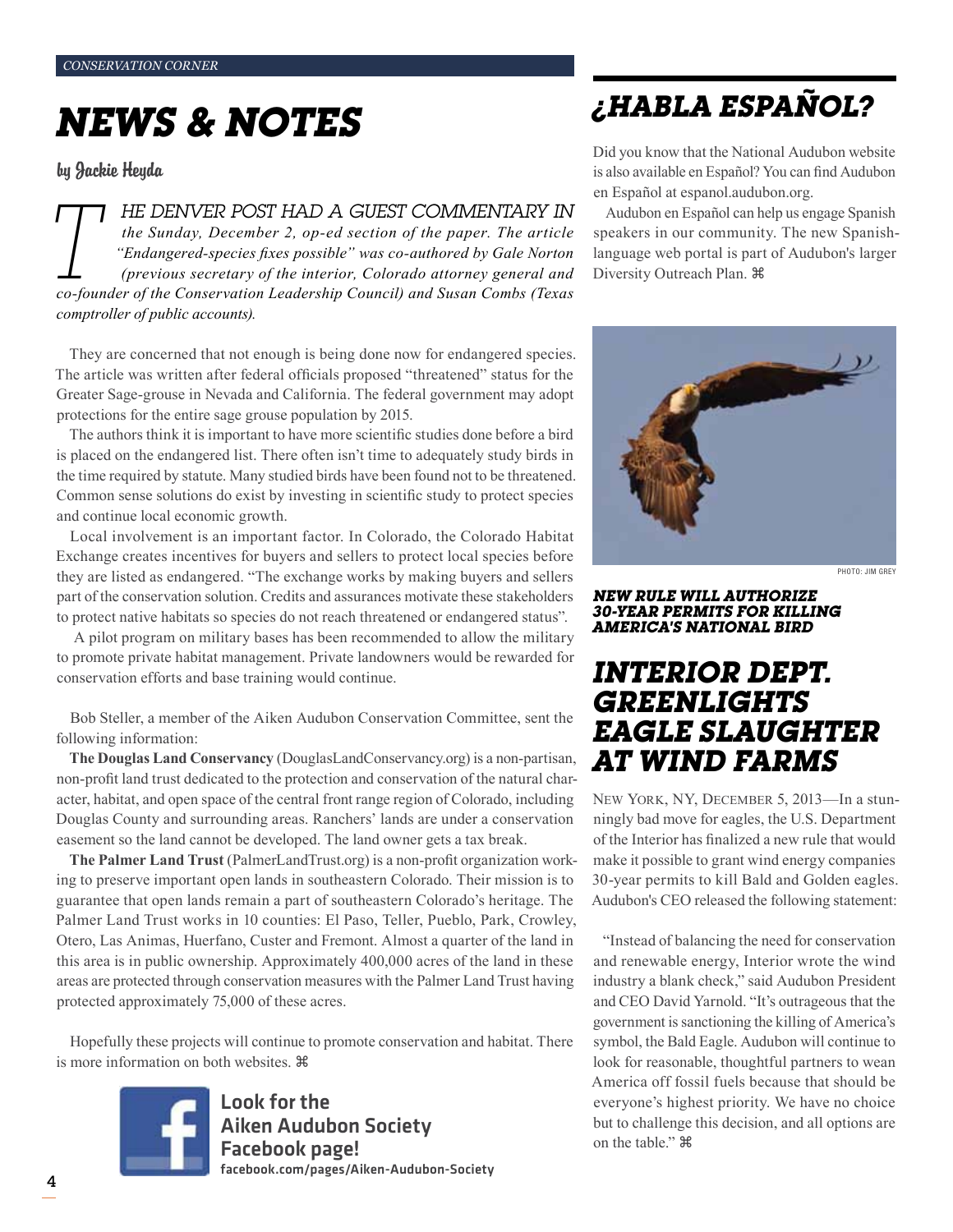#### Birding in the Margins, cont'd. from front page.

jacaranda nearby, but with the poor lighting (most of the time it was either heavily overcast or raining), lack of a spotting scope, and a dozen children clamoring for my attention ("Shoot me, shoot me!"), all I can tell you is that they were some species of Sunbird. Their silhouettes gave that much away.

#### *Don't be annoying.*

Think about it. Fifteen people traveling together, eating together, working together, staying at the same guest house—for almost two weeks. Now throw in an avid birder with a personal agenda who never stops talking about, pointing to, or hunting for birds. Homicide might be justified.

Yes, I wore a big smile every time I ID'd a new bird, but this wasn't the place for my lifer dance. I think I did an adequate job of keeping my thrills to myself, although you'd have to ask my teammates for their opinions on that. I was subjected to a fair amount of good-natured teasing, but by the end of the trip everyone was excitedly pointing out birds to me!



*Having a photo was essential to ID-ing this as a Striped Kingfisher.*

#### *Find your own time.*

Happily, the guest house where we stayed had a lovely garden. Breakfast was at seven every morning, but it was actually light by about six. That quiet hour of extra daylight became my birding time. At the end of the trip we spent an afternoon at some touristy shops selling Swazi handicrafts (which were exquisite, I might add). While everyone else was hunting down bargains and choosing gifts for those back home, I was out in the bushes, hunting for yet one more lifer.

#### *Use a camera.*

With so many new birds to learn, a camera was essential. Trying to hunt through the guide for every sighting was futile. By taking photos (even bad ones), I was able to ID birds later. For example, it was only after I got home that I realized I'd

seen three different species of Weavers.

Also, many of my initial ID's turned out to be wrong. I was carrying only a small pocket guide, an incomplete listing of the most common species. Once I had access to the (big and heavy) comprehensive Birds of Southern Africa, I was able to compare similar species and correct my mistakes.

*This Village Weaver was hanging out with some Spectacled Weavers, but I didn't notice until I got home and started editing my photos.*

#### *Express your desires.*

It's perfectly fine to let your travel companions know that you enjoy birding and would appreciate a chance to pursue your interest. After all, the rest of the time you're probably going along with what everyone else wants to do. Some tactful negotiating can usually achieve some sort of compromise.

Traveling with non-birders can't possibly compare to going on a tour expressly designed for seeing birds—and I'd love to do that someday. On the other hand, most birding trips don't bring smiles to the faces of orphans!

### Flores' Funnies



*Artist Rick Flores, a Nature Center volunteer, enjoys sharing his views of happenings at Fountain Creek and Bear Creek Nature Centers.* 

#### President's Message, continued from front page

flew overhead. Their beauty and wildness brought tears to my eyes.

The varied and complicated song of the Northern Mockingbird. Again, this memory is from Maryland. During the spring when it was warm enough to sleep with the windows open, a Northern Mockingbird would warble and sing in the early morning hours. I marveled at the wide range of noises it made and how happy it sounded.

Bald Eagles. Symbol of our nation, they are haughty and proud. And when seen in their nesting tree at Fountain Valley School against a Coloradoblue sky during the recent Christmas Bird Count, they are incredibly beautiful and awe-inspiring.

This is one of the reasons I love being a member of our local Audubon chapter: the ability to share our love of birds and our joy when spotting either the local favorite or the far-ranging wanderer. I look forward to sharing more "favorite things" with all of you in 2014. Happy New Year and Happy Birding!

> Christine A. Bucher, **Aiken Audubon President**